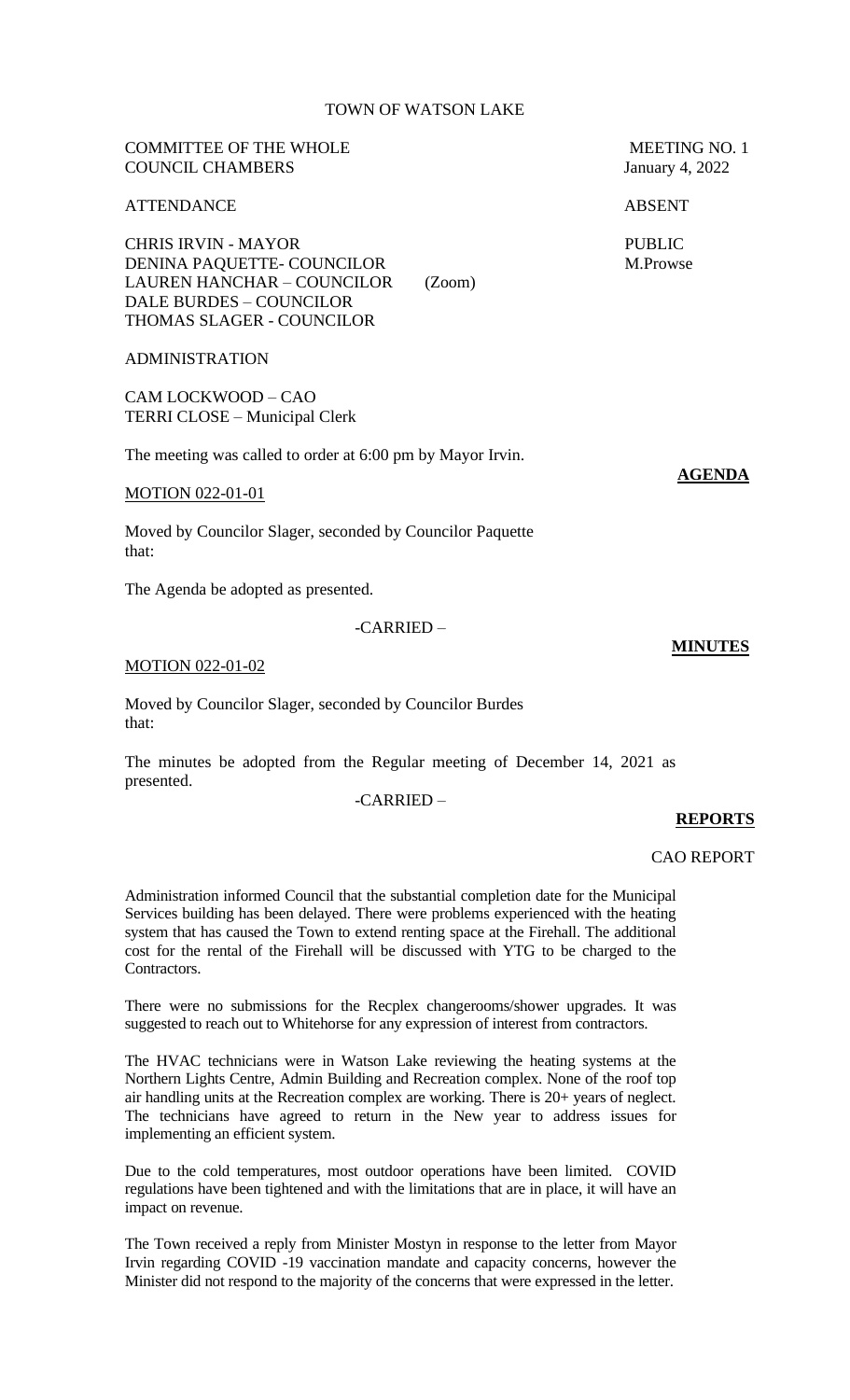Page 2

There has been no response from the Minister regarding COVID funding for municipalities.

Work is being done on the 2022 O/M and Capital Budgets and will be presented at the January  $20<sup>th</sup>$  Town Hall meeting.

Administration informed Council of various meetings scheduled to take place during the month of January.

## MOTION 022-01-03

Moved by Councilor Slager, seconded by Councilor Paquette that:

The Open Payables in the amount of \$195,356.96 be paid.

## -CARRIED –

**TENDERS**

**ACCOUNTS PAYABLE**

| Three tenders were received for the Recreation Centre lighting upgrades. |  |  |  |
|--------------------------------------------------------------------------|--|--|--|
|                                                                          |  |  |  |

| <b>ArcRite Northern</b>             | $-$ \$497,560.71 |
|-------------------------------------|------------------|
| $\mathbf{D}_{\alpha n}$ 'e Electric | 2050000          |

- **Ben's Electric** \$395,000.00
- B. Sundby Electric \$295,000.00

## -CARRIED-

# **NEW & UNFINISHED**

#### ASSESSMENT REPORT

Administration provided Council with a report that provides options for rate structures for undeveloped properties in the community. The proposal is based on Dawson City. Council discussed what is currently being charged and what is being proposed. The difference will generate approximately \$46,000 in revenue and will encourage property owners to develop their property. Councilor Slager discussed the proposed rates and suggested a gradual increase as opposed to a significant increase in the rates. Mayor Irvin discussed the lack of land and the availability of lots in Watson Lake. The increase will put pressure on the property owners to develop the vacant land. Mayor Irvin expressed concern with the number of Commercial properties that are being used as residential and not being used for what they were intended. Councilor Paquette agreed that the properties need to be developed and that there is no incentive for property owners to develop with the rates that are currently being charged. Councilor Burdes agrees the Town needs land, and to apply pressure on the property owners to motivate them to be creative and move forward. Councilor Hanchar appreciates the comments from Councilor Slager, however agrees with Mayor Irvin.

> OUTSTANDING PROPERTY TAX SUMMARY

Council reviewed the list of outstanding property taxes. The list is required to be advertised in the Yukon News no later than February 15<sup>th</sup>.

## MOTION 022-01-04

Moved by Councilor Burdes, seconded by Councilor Paquette that:

Council approves the tax lien summary as presented.

## -CARRIED-